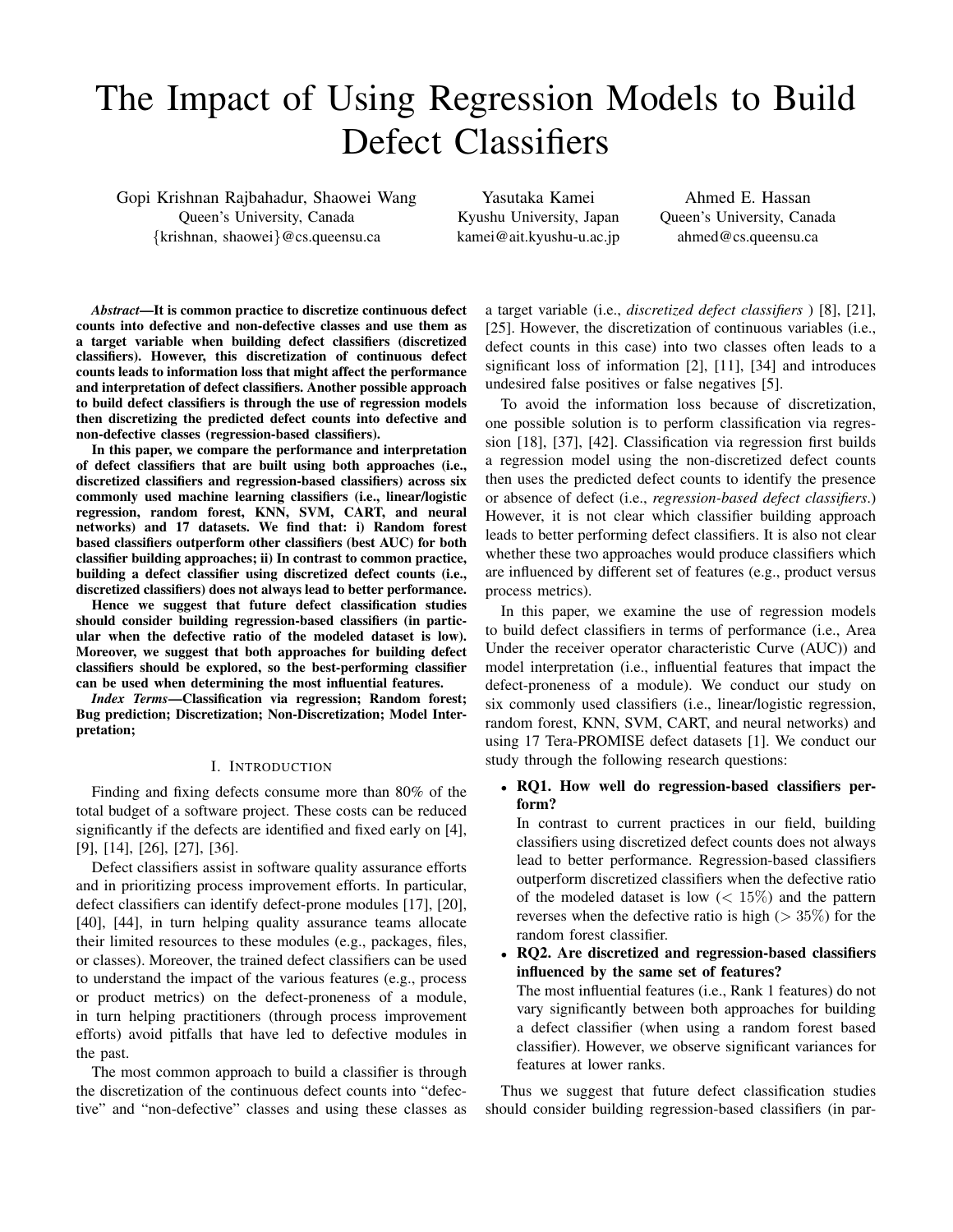ticular when the defective ratio of the modeled dataset is low). Moreover, we suggest that both approaches for building defect classifiers should be explored, so the best-performing classifier can be used when determining the most influential features.

Paper organization: Section II presents the background and related work. In section III, we describe the data collection and overall approach of our study and present a preliminary study in Section IV, The results of our RQs and their implications are discussed in Section V. In Section VI, we delve deeper into some of our findings and discuss the threats to validity in Section VII. Finally, we conclude our paper in Section VIII.

## II. BACKGROUND AND RELATED WORK

## *A. Defect Prediction*

Defect classifier can be used to identify modules that are likely to be defective (i.e., defect-prone) [20], [24], [29], [35], [40], [44]. Quality assurance teams can then effectively focus their limited testing and code review resources on such defectprone modules. For instance, Kim et al. [20] propose an approach to predict defective modules by leveraging software change history data. Second, defect classifiers can be used to plan process improvement efforts by focusing on controlling the most influential features in the classifiers (i.e., model interpretation) [6], [8], [13], [23], [25], [32], [33]. For example, Cataldo et al. [8] employ a logistic classifier to identify that defects are influenced by workflow dependencies over syntactic dependencies. In this paper, we propose the use of regression models to build defect classifiers in lieu of the common use of machine learning classifiers. We structure our analysis in terms of performance (i.e., AUC) and model interpretation (i.e., influential features that impact the defectproneness of a module).

## *B. Discretization of a Continuous Variable*

Discretization is referred as the process of transferring a continuous variable into its discrete classes. Prior studies point out that discretization increases the risk of information loss and introduction of false positives [2], [5], [11], [22], [34], which is due to the loss of variance that happens to continuous target variable (defect counts) during discretization [11].

Traditionally, prior defect studies usually do not delve into such information loss. These studies discretize the defect counts into "defective" and "non-defective" classes then use the discretized defect counts to build a classifier. To alleviate the information loss problem, one solution is to build a classifier through regression, which uses the non-discretized defect counts to build a regression model first, then performs classification based on the results from the regression models [18], [37], [42].

In classification via regression the continuous defect counts are used as a target variable directly and the resulting prediction is used for classification based on a threshold. However such an approach is discouraged in the machine learning literature as it is much more sensitive to the fluctuation in data than traditional classification techniques [30].

TABLE I: Overview of the studied datasets.

| Project     | $DR(\%)$ | #Files | <b>#Features</b> | #FACRA | EPV |
|-------------|----------|--------|------------------|--------|-----|
|             |          |        |                  |        |     |
| Eclipse-2.0 | 14.5     | 6.729  | 32               | 12     | 30  |
| Eclipse-2.1 | 10.8     | 7,888  | 32               | 12     | 30  |
| Eclipse-3.0 | 14.8     | 10,593 | 32               | 12     | 49  |
| $Camel-1.2$ | 35.5     | 608    | 20               | 12     | 11  |
| Mylyn       | 13.2     | 1,862  | 15               | 8      | 16  |
| PDE         | 14.0     | 1,497  | 15               | 9      | 14  |
| Prop-1      | 14.8     | 18.471 | 20               | 15     | 137 |
| Prop-2      | 10.6     | 23.014 | 20               | 14     | 122 |
| Prop-3      | 11.5     | 10,274 | 20               | 15     | 59  |
| Prop-4      | 9.6      | 8,718  | 20               | 15     | 42  |
| Prop-5      | 15.3     | 8,516  | 20               | 14     | 65  |
| Xalan-2.5   | 48.2     | 803    | 20               | 14     | 19  |
| Xalan-2.6   | 46.4     | 885    | 20               | 13     | 21  |
| Lucene-2.4  | 59.7     | 340    | 20               | 13     | 10  |
| Poi- $2.5$  | 64.4     | 385    | 20               | 12     | 12  |
| Poi- $3.0$  | 63.6     | 442    | 20               | 13     | 14  |
| Xerces-1.4  | 74.3     | 588    | 20               | 11     | 22  |

DR - Defective Ratio; FACRA - Features After Correlation and Redundancy Analysis

In summary, both discretized and regression-based defect classifiers have inherent flaws and it is not clear which approach is better. In this paper, we compare the traditional classification approach against the classification via regression approach for building defect classifiers in order to better understand both approaches in the context of software defect data.

#### III. EXPERIMENTAL SETTING

This section describes the data collection, and gives an overview of our study approach.

#### *A. Data collection*

We use data from the Tera-PROMISE Repository [1]. Tera-PROMISE contains 101 software projects data, and the types of these projects are diverse. Using data from Tera-PROMISE helps us draw more general observations across different datasets. We select datasets based on the following two criteria which are similar to a prior study [38]:

Criterion 1: Remove datasets with an EPV that is larger than 10. Events Per Variable (EPV) is defined as the ratio of the frequency of the least occurring class in the outcome variable to the number of features that are involved in training of a classifier. Prior studies show that the EPV value has a significant influence on the performance of defect classifiers [31], [39]. In particular, defect classifiers trained with datasets with a low EPV value yield unstable results [38], [39]. To ensure the stability of our results, we select datasets with an EPV value that is larger than 10 [31]. We calculate the EPV for our datasets using the steps that are provided by Tantithamthavorn et al. [39].

Criterion 2: Remove datasets that have more than 80% defective modules. We choose datasets that have less than 80% defective modules, because it is highly unlikely for any software project to have modules with defects that are considerably more than clean modules.

Among the 101 Tera-PROMISE datasets, we excluded 78 datasets since they had an EPV value that is less than 10. To satisfy criterion 2, we eliminate the Xalan-2.7 project and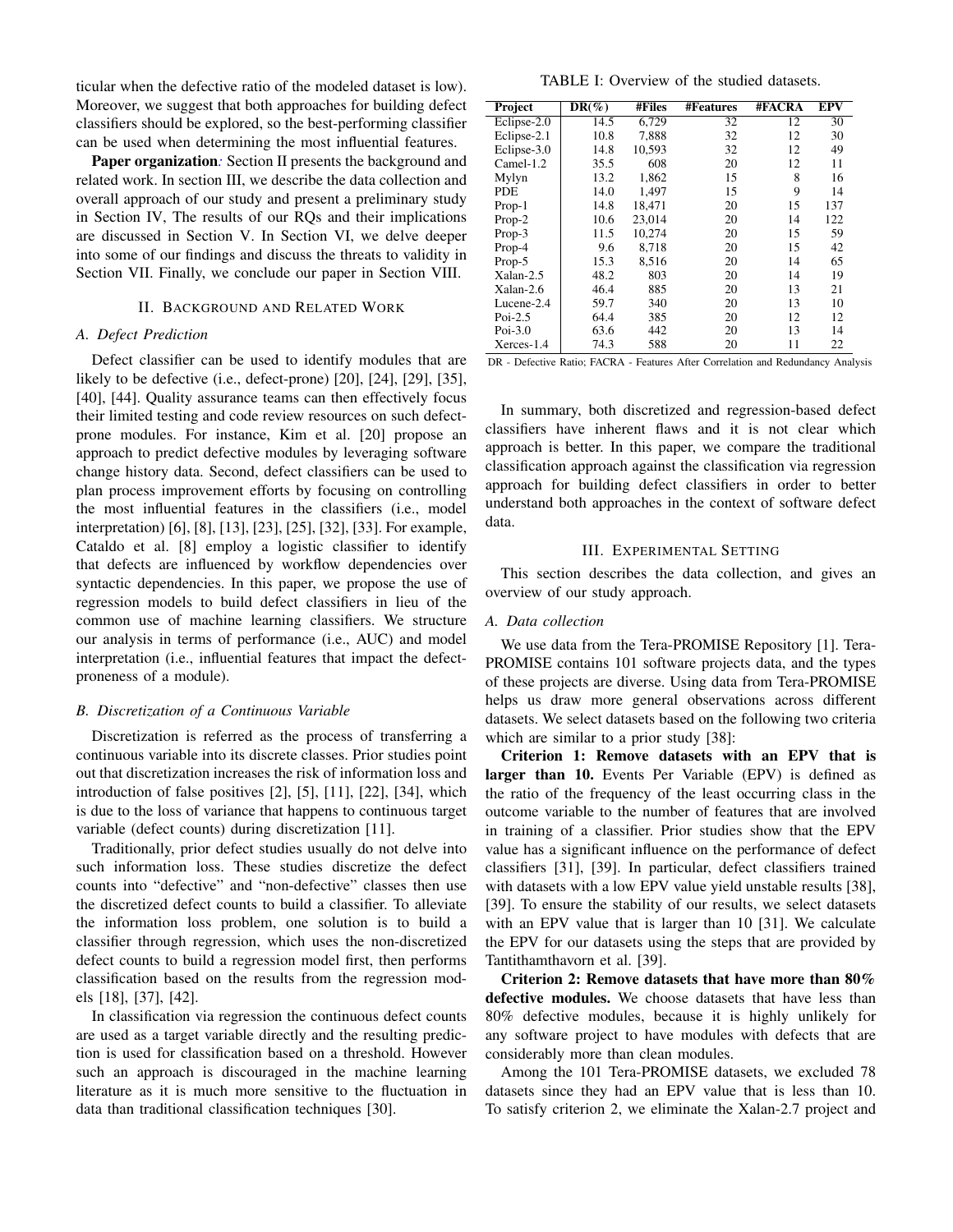

Fig. 1: An overview of our study approach.



Fig. 2: Clustered features after correlation analysis for Poi-3.0. The dotted line represents the 0.7 threshold and we select only one feature from the sub-hierarchy below for inclusion in our analysis.

end up with 22 datasets that satisfy our criteria. We had to eliminate another 5 datasets as they did not have the actual defect counts for each module (they only had the module class, i.e., buggy or not buggy). We end up with 17 datasets for our analysis. Table I shows the selected datasets for our study along with basic characteristics about each dataset.

#### *B. Overall approach*

An overview approach of our study is presented in Figure 1. First, we perform correlation analysis and redundancy analysis. Then, we build two defect classifiers, one using the nondiscretized defect counts and the other using the discretized defect count (i.e., "defective" or "non-defective"), respectively. After the classifiers are built, we calculate their performance using the *Area Under the receiver operator characteristic Curve (AUC)* and compute the feature importance for each classifier. We repeat this process 1,000 times using out-ofsample bootstrap validation to ensure that our drawn conclusions are statistically robust as suggested by Tantithamthavorn et al. [39]. In each iteration of the bootstrap, we compute the AUC values and feature importance for the discretized and regression-based classifiers. We use the computed AUC and feature importances to conduct our preliminary study in Section IV and answer our research questions in Section V.

The individual steps of our approach are explained in detail below.

## *C. Correlation analysis & Redundancy analysis*

Correlation analysis: To avoid multicollinearity problems in our classifiers, we perform a correlation analysis to remove highly correlated features. We use a feature clustering analysis to construct a hierarchical overview of the Spearman correlations among features. For sub-hierarchies of features with correlations larger than 0.7, we select only one feature from the sub-hierarchy for inclusion into our classifiers. When selecting the feature for inclusion, we select the feature that is simplest to interpret and compute. We use the varclus function from the Hmisc R package in this paper. For example, Figure 2 shows the hierachical clustering of the features of the Poi-3.0 project. We observe that the features "wmc", "npm", "rfc", and "loc" have correlation values larger than 0.7. We choose "loc" for inclusion in our classifier as it is relatively easy to compute and explain. We repeat a similar process for other correlated features.

Redundancy analysis: The Correlation analysis handles multicollinearity, but it does not remove redundant features, which are features that do not add additional information with respect to other features [43]. The presence of these features distorts the relationship between features and the target variable. Hence, it is important to remove redundant features prior to classifier construction. We use the redun function from rms R package to remove redundant features. The function drops features iteratively until either no previously constructed model of features achieved an  $\mathbb{R}^2$  above a chosen cutoff threshold (0.9 in our case). Table I shows the number of remaining features in our datasets after employing feature selection on each dataset.

#### *D. Classifier construction*

In our experiments, we use two approaches to build defect classifiers to predict whether a module has defects or not: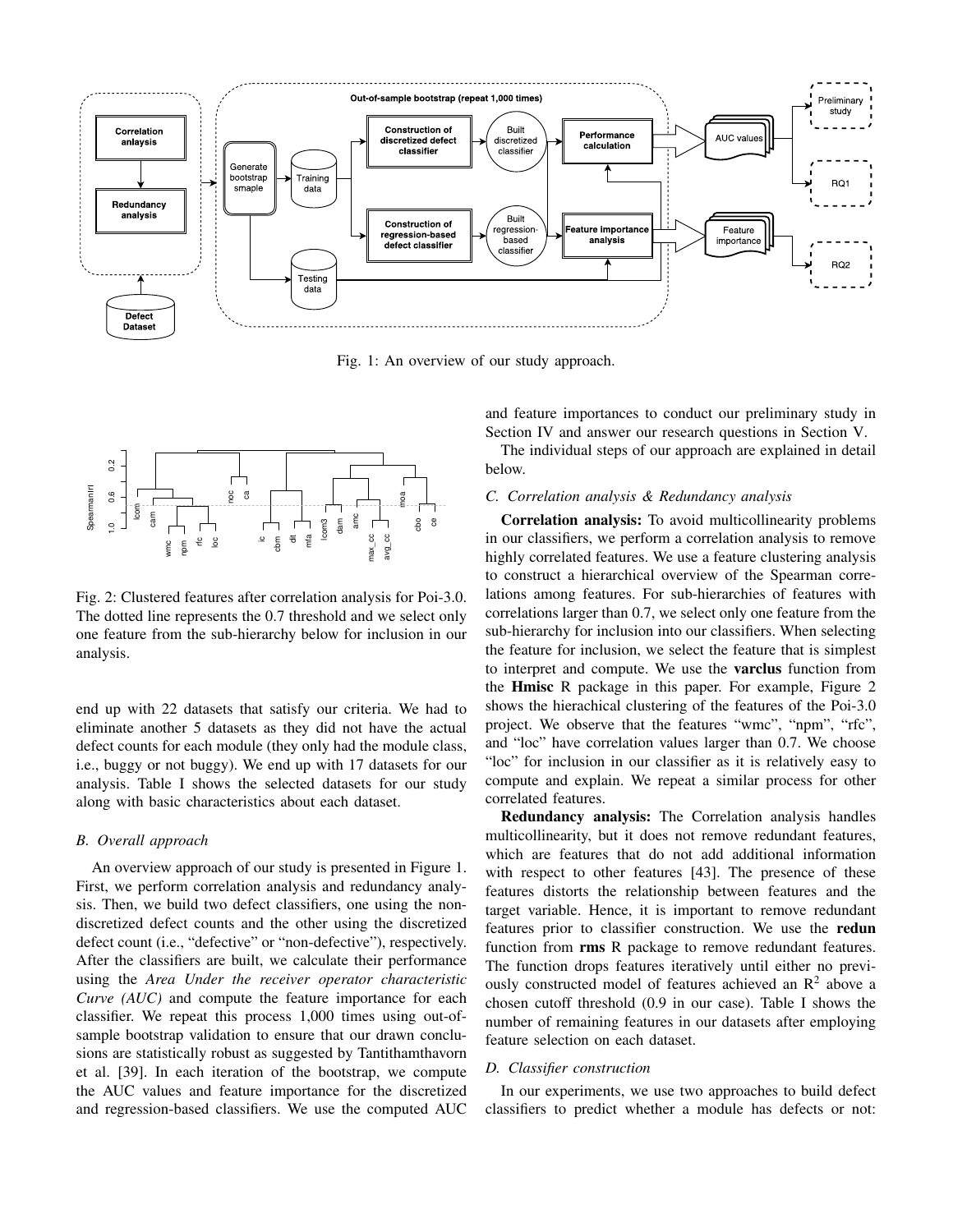

Fig. 3: An overview of performance evaluation.

a traditional defect classifier that is built with discretized defect counts (referred as a *discretized defect classifier*) and a classifier that is built using a regression model that is built with non-discretized defect counts (referred as a *regression-based defect classifier*).

Construction of discretized defect classifiers: The continuous defect counts are discretized to defect classes "defective" and "non-defective" based on the condition: If a module's defect count is greater than or equal to 1, it is classified as "defective"; otherwise it is classified as "non-defective". During the training phase, the defect classes are then treated as the target variable and are feed to a classification technique (e.g., random forest) along with the collected features to build the discretized classifier. During the testing phase, the trained discretized classifier is tested on unseen testing data to compute the performance (i.e., AUC) of the classifier and its most influential features.

Construction of regression-based defect classifiers: Different from the construction of a discretized classifier, during the training phase, we use the non-discretized defect counts (i.e., the actual values) to build a regression model then the predicted counts of the model are transformed into two classes ("defective" and "non-defective") based on a threshold which is not necessary to be 1. Then the model performance and feature importance are computed.

## *E. Performance calculation*

We use the *Area Under the receiver operator characteristic Curve (AUC)* as the measure of the performance when comparing between the discretized and regression-based defect classifiers [21]. AUC is computed by plotting the ROC curve, which maps the relation between True Positive Rate (TPR) and False Positive Rate (FPR) at all thresholds. We choose AUC because of following reasons:

1) AUC measures the performance across all the thresholds. When calculating the performance (e.g., precision and recall) of both discretized and regression-based defect classifiers, a threshold needs to be set up to classify the outcome as "defective" if the predicted value is above that threshold and "non-defective" otherwise. It is challenging to decide this threshold. To avoid the problem of threshold setting, we select AUC since

AUC measures the performance on all the thresholds (i.e., from 0 to 1) and precludes our analysis from the peculiarities of setting up thresholds.

2) The AUC is insensitive to cost and class distributions [21] so that data imbalances that are inherent to the software datasets is automatically accounted for and provides a score that is objective. An AUC score close to 1 means the classifier's performance is very high and a classifier with an AUC score of 0.5 is no better than random guessing.

We now briefly discuss the calculation of the AUC for the regression-based defect classifier. Figure 3 depicts how the performance calculation component of Figure 1 works. The AUC calculation is accomplished by normalizing the predicted defect counts to fall within the 0 and 1 range to mimic the class probabilities that are generated by a discretized defect classifier. We use the normalized score along with the actual classes to compute the AUC. In this way, we compare the discretized defect and regression-based defect classifiers on a common ground. This normalized score also ensures that the regression-based defect classifier is tested for its classification prowess rather than its regression performance.

#### *F. Feature importance analysis*

We use permutation feature importance [3] as a means of measuring the importance of a given feature. Understanding the importance of each feature on a classifier, helps practitioners in their process improvement activities for avoiding future defects. We use permutation importance in lieu of the built-in the feature importance algorithm of each classifier and regression technique since permutation importance gives us a way of conducting feature importance estimation in an unbiased setting.

The permutation importance works by randomly permuting the values of one feature at a time so that the original relationship between the feature and target variable is disturbed. Then this permuted feature along with the other non-permuted features is used to classify the testing data, and performance of the classifier is computed. If the computed performance of the classifier that is built using the permuted feature decreases significantly from the classifier that is built with nonpermuted feature, then such performance decrease signifies the importance of this feature. This process is repeated for each of the features and they are ranked based on the degree of decrease in the performance once that particular feature is permuted.

#### *G. Out-of-sample bootstrap*

In order to ensure that the conclusions that we draw about our classifiers are robust, we use the out-of-sample bootstrap validation technique, which has been shown to yield the best balance between the bias and variance in a recent study [39]. The out-of-sample bootstrap is conducted along the following steps: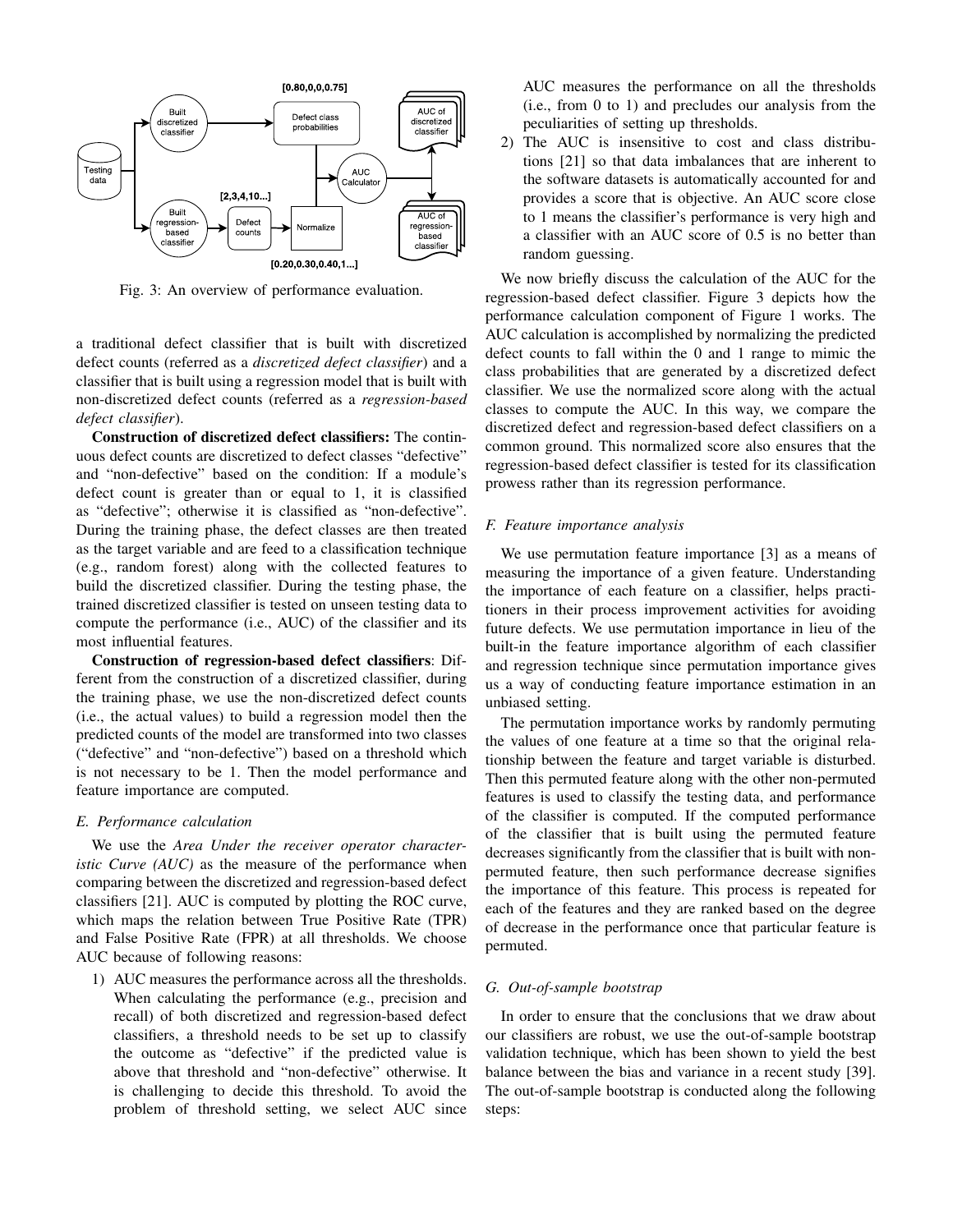| Family           | <b>Classifier</b>        | <b>Regression classifier</b> |  |  |
|------------------|--------------------------|------------------------------|--|--|
|                  |                          |                              |  |  |
| Statistical      | Logistic<br>regression   | Linear regression (Lin-      |  |  |
|                  | $(Log-Reg)$              | Reg)                         |  |  |
| Random forest    | Random forest classifi-  | Random forest regres-        |  |  |
|                  | cation (RF-C)            | sion $(RF-R)$                |  |  |
| Neural networks  | Neural Networks clas-    | Neural Networks<br>re-       |  |  |
|                  | sifier (NN-C)            | gression $(NN-R)$            |  |  |
| Decision tree    | Classification tree (CT) | Regression tree (RT)         |  |  |
| Support-Vector   | SVM classifier (SVM-     | SVM regression (SVM-         |  |  |
| machines         | C)                       | R)                           |  |  |
| Nearest neighbor | classification<br>$K-NN$ | regression<br>K-NN           |  |  |
|                  | $(KNN-C)$                | $(KNN-R)$                    |  |  |

TABLE II: Classifiers that are selected from each family.

- 1) A bootstrap sample of size *N* is randomly drawn with replacement from the original dataset, which is also of size *N*.
- 2) Discretized and regression-based defect classifiers are trained using the bootstrap sample (i.e., training data). On average, 36.8% of the data points will not appear in the bootstrap sample, since it is drawn with replacement [39].
- 3) We calculate the AUC value and feature importance for each classifier on unseen testing data that are data points that do not appear in the bootstrap sample.

The out-of-sample bootstrap process is repeated 1,000 times. After the bootstrap, 1,000 AUC values and 1,000 lists of the feature importances are generated. We perform further analysis on these AUC values and feature importance to answer our research questions.

#### IV. PRELIMINARY STUDY

Prior studies have compared the performance of different machine learning classifiers when building discretized defect classifiers [16], [21]. However, there is no knowledge about the performance of regression-based classifiers. Hence we focus our preliminary study to examine the performance of regression-based classifiers. Our goals are two folds: 1) To replicate prior findings in order to understand whether prior findings for discretized defect classifiers would hold for regression-based classifiers, 2) To help focus our analysis in the following sections on the top performing regression-based classifiers.

Approach: We choose one representative classifier from each widely used machine learning families that are listed by previous studies [15], [21] by satisfying following criteria:

- 1) A classifier could be built based on both discretized and non-discretized defect counts.
- 2) One is widely used in prior defect prediction studies.

Table II shows the classifiers chosen for our analysis. All of these classifiers are used at their default settings.

We use the overall experiment setup that is outlined in Section III with all the six families of chosen classifiers. We start with data collection, then correlation and redundancy analysis on the datasets. We then build the discretized and regression-based defect classifiers using the six families of chosen classifiers. The generated classifiers are validated and

the performance of each classier is evaluated using the AUC that is obtained from the out-of-sample bootstrap as explained in the Section III.

Once the AUC values are computed, we use a Scott-Knott Effect size clustering (SK-ESD) [39] to rank the classifiers based on the AUC values. SK-ESD uses the effect size as computed by Cohen's  $\Delta$  [12] to merge statistically similar groups into the same rank. These ranks are obtained for both discretized and regression based defect classifiers on all 17 datasets for each of the six families of chosen classifiers. The average ranks for each classifier over 17 datasets are calculated and the classifier with the lowest rank across both the approaches is considered as the best classifier.

Results: The random forest family has the best performance across both discretized and regression-based defect classifiers. The ranks for each classifier are listed in Table III. Random forest family has the best performance across both discretized (i.e., average rank is 1.17) and regression-based defect classifiers (i.e., average rank is 1.52). This is compatible with the findings of prior studies that suggest that a random forest classifier outperforms other classifiers for building discretized defect classifiers [15], [21]. More specifically, the random forest family performs the best in 14 out of 17 studied datasets for regression-based defect classification and in 11 out of 17 studied dataset for discretized defect classification.

The next best classifier is K-Nearest Neighbor family which has an average rank of 2.52 for both the regression-based and discretized defect classifier, followed by the Statistical classifiers (i.e., Linear and Logistic regressions) which have an average rank of 3.12 for discretized defect classifiers and 1.82 for the regression-based defect classifiers.

We also report the average AUC for each classifier on the studied datasets in Table III. We find that random forest family has an average AUC of 0.78 across both discretized and regression-based defect classifiers, which is the highest among all considered classifiers. The average AUC for linear and logistic regression is 0.73 for regression-based defect classifiers and 0.76 for discretized defect classifiers, which is followed by the KNN family at 0.74 for both types of classifiers. ☛ ✟

*The random forest family performs the best across both discretized and regression-based defect classifiers. Hence, we primarily focus our analysis in the following sections on the random forest family.*

# V. CASE STUDY RESULTS

✠

 $\searrow$ 

## *A. RQ1. How well do regression-based classifiers perform?*

Motivation: In this research question, we investigate the performance of regression-based defect classifiers. Both regression-based and discretized classifiers can identify defectprone modules. Prior research in software engineering has primarily used discretized classifiers for identifying defectprone modules. However the discretization that is performed by discretized classifiers leads to information loss. Hence, regression-based classifiers might be a viable option.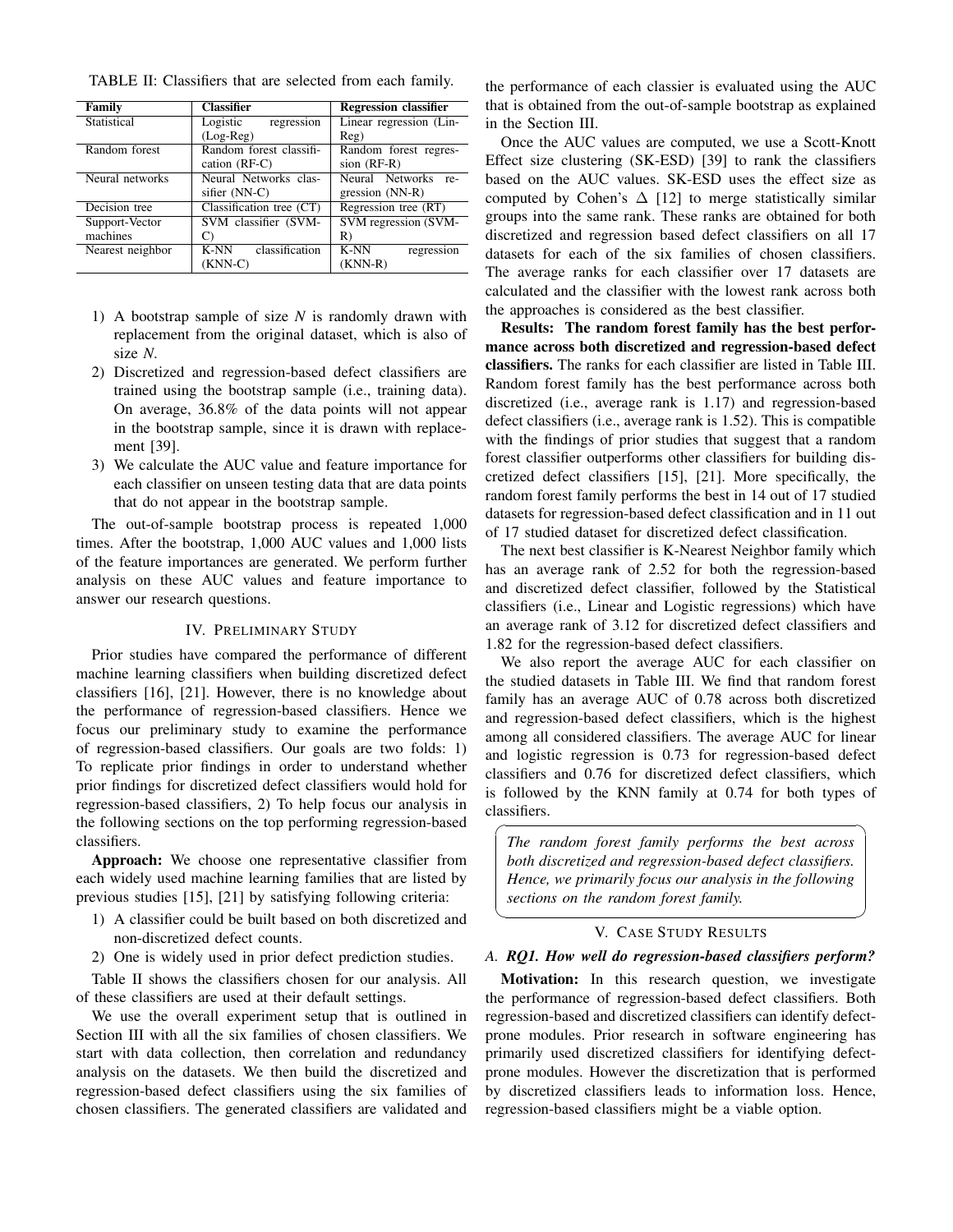TABLE III: Average ranks of various discretized and regression-based classifiers

| Project     |    | $Lin-Reg$ |      | Log-Reg |      | RF-R      |   | $RF-C$      |      | NN-R |               | $NN-C$ | RT   |      |              | <b>CT</b> | SVM-R |      |              | SVM-C | KNN-R |                       |                | KNN-C                 |
|-------------|----|-----------|------|---------|------|-----------|---|-------------|------|------|---------------|--------|------|------|--------------|-----------|-------|------|--------------|-------|-------|-----------------------|----------------|-----------------------|
|             | R  | А         | R    | А       | R    | А         | R | А           | R    | А    | R             | А      | R    | А    | R            | А         | R     | А    | R            | А     | R     | А                     | R              | А                     |
| Eclipse-2.0 |    | 0.80      |      | 0.83    |      | 0.84      |   | 0.84        | h.   | 0.63 | $\mathcal{R}$ | 0.71   | 5    | 0.71 | h.           | 0.71      | 4     | 0.75 | 5            | 0.76  |       | 0.79                  | $\overline{4}$ | 0.78                  |
| Eclipse-2.1 |    | 0.79      |      | 0.79    |      | 0.78      |   | 0.77        |      | 0.73 |               | 0.67   |      | 0.73 |              | 0.67      |       | 0.62 |              | 0.62  |       | 0.72                  |                | 0.71                  |
| Eclipse-3.0 |    | 0.80      |      | 0.80    |      | 0.80      |   | 0.80        |      | 0.62 |               | 0.67   |      | 0.73 |              | 0.67      |       | 0.71 |              | 0.71  |       | 0.75                  |                | 0.74                  |
| Camel-1.2   | 3  | 0.60      |      | 0.61    |      | 0.63      |   | 0.64        |      | 0.55 |               | 0.56   |      | 0.55 |              | 0.56      |       | 0.64 |              | 0.64  |       | 0.59                  |                | 0.58                  |
| Mylyn       | 3  | 0.68      |      | 0.70    |      | 0.74      |   | 0.68        |      | 0.54 |               | 0.60   |      | 0.62 |              | 0.60      | 4     | 0.65 |              | 0.65  |       | 0.70                  |                | 0.70                  |
| <b>PDE</b>  |    | 0.69      |      | 0.72    |      | $_{0.71}$ |   | 0.71        |      | 0.56 |               | 0.64   |      | 0.64 |              | 0.64      |       | 0.64 | h            | 0.65  |       | 0.66                  |                | 0.65                  |
| Prop-1      |    | 0.71      |      | 0.74    |      | 0.79      |   | 0.77        |      | 0.62 |               | 0.61   |      | 0.62 |              | 0.61      |       | 0.73 |              | 0.72  |       | 0.76                  |                | 0.76                  |
| Prop-2      | 4  | 0.66      |      | 0.71    |      | 0.84      |   | 0.81        |      | 0.57 |               | 0.50   |      | 0.57 |              | 0.50      |       | 0.68 |              | 0.68  |       | 0.76                  |                | 0.75                  |
| Prop-3      | 3  | 0.68      |      | 0.71    |      | 0.72      |   | 0.69        |      | 0.54 |               | 0.50   |      | 0.58 |              | 0.50      |       | 0.64 |              | 0.64  |       | 0.70                  |                | 0.70                  |
| Prop-4      |    | 0.73      |      | 0.75    |      | 0.77      |   | 0.72        |      | 0.63 |               | 0.58   |      | 0.63 |              | 0.58      |       | 0.67 |              | 0.66  |       | 0.71                  |                | 0.71                  |
| Prop-5      | 3  | 0.66      |      | 0.71    |      | 0.73      | 3 | 0.70        |      | 0.58 |               | 0.51   |      | 0.63 | <sub>6</sub> | 0.51      |       | 0.66 |              | 0.66  |       | 0.69                  |                | 0.69                  |
| Xalan-2.5   |    | 0.63      |      | 0.65    |      | 0.75      |   | 0.76        |      | 0.62 |               | 0.66   |      | 0.64 |              | 0.66      |       | 0.72 |              | 0.72  |       | 0.70                  |                | 0.70                  |
| Xalan-2.6   | 3  | 0.78      |      | 0.80    |      | 0.82      |   | 0.84        |      | 0.66 |               | 0.77   |      | 0.77 |              | 0.77      |       | 0.80 |              | 0.81  |       | 0.79                  |                | 0.81                  |
| Lucene-2.4  | 2  | 0.75      |      | 0.74    |      | 0.77      |   | 0.77        |      | 0.50 |               | 0.67   |      | 0.67 |              | 0.67      |       | 0.72 | <sub>6</sub> | 0.73  |       | 0.72                  |                | 0.71                  |
| Poi- $2.5$  |    | 0.76      |      | 0.81    |      | 0.85      |   | 0.89        |      | 0.50 |               | 0.80   |      | 0.79 |              | 0.80      |       | 0.86 |              | 0.86  |       | 0.82                  |                | 0.84                  |
| Poi- $3.0$  | 5  | 0.75      |      | 0.84    |      | 0.82      |   | 0.89        | h.   | 0.50 |               | 0.82   |      | 0.75 |              | 0.82      |       | 0.80 |              | 0.85  |       | 0.81                  |                | 0.85                  |
| Xerces-1.4  | 5. | 0.86      |      | 0.94    |      | 0.91      |   | 0.96        | h.   | 0.50 |               | 0.91   | 5    | 0.86 |              | 0.91      | 3     | 0.90 |              | 0.91  |       | 0.90                  |                | 0.92                  |
| Avg.        |    | 3.12 0.73 | 1.82 | 0.76    | 1.17 | 0.78      |   | $1.52$ 0.78 | 5.29 | 0.58 | 3.41          | 0.66   | 4.23 | 0.68 | 4.18         | 0.66      | 3.11  | 0.72 | 4.59         | 0.72  |       | $2.52\overline{0.74}$ |                | $2.52\overline{0.74}$ |

R - Rank; A - AUC

TABLE IV: Performance Comparison of discretized and regression-based random forest classifiers.

| Project     | Avg. $AUC$ of | Avg. AUC of  | $p-$         | Cohen's $d$ | $\overline{\text{DR}(\%)}$ |
|-------------|---------------|--------------|--------------|-------------|----------------------------|
|             | <b>DRFC</b>   | <b>RBRFC</b> | Value        |             |                            |
| Prop-4      | 0.72          | 0.77         | $\Omega$     | 4.27 $(L)$  | 9.6                        |
| Prop-2      | 0.81          | 0.84         | $\Omega$     | 4.32 $(L)$  | 10.5                       |
| Eclipse-2.1 | 0.77          | 0.78         | $\Omega$     | 0.46(S)     | 10.8                       |
| Prop-3      | 0.69          | 0.72         | $\mathbf{0}$ | $2.67$ (L)  | 11.5                       |
| Mylyn       | 0.68          | 0.74         | $\Omega$     | $2.45$ (L)  | 13.2                       |
| PDE         | 0.71          | 0.71         | $\mathbf{0}$ | 0.12(N)     | 14.0                       |
| Eclipse-2.0 | 0.84          | 0.84         | $\Omega$     | 0.22(S)     | 14.5                       |
| Eclipse-3.0 | 0.80          | 0.80         | 0.04         | $-0.03$ (N) | 14.8                       |
| Prop-1      | 0.77          | 0.79         | $\Omega$     | $2.93$ (L)  | 14.8                       |
| Prop-5      | 0.70          | 0.73         | $\Omega$     | $2.97$ (L)  | 15.3                       |
| $Camel-1.2$ | 0.64          | 0.63         | $\mathbf{0}$ | $-0.39(S)$  | 35.5                       |
| Xalan-2.6   | 0.84          | 0.82         | $\mathbf{0}$ | $-0.96$ (L) | 46.4                       |
| Xalan-2.5   | 0.76          | 0.75         | 0            | $-0.39(S)$  | 48.2                       |
| Lucene 2.4  | 0.77          | 0.77         | $\Omega$     | $-0.16$ (N) | 59.7                       |
| Poi 3.0     | 0.89          | 0.82         | $\theta$     | $-2.42$ (L) | 63.6                       |
| Poi 2.5     | 0.89          | 0.85         | $\Omega$     | $-1.46$ (L) | 64.4                       |
| Xerces 1.4  | 0.96          | 0.91         | $\mathbf{0}$ | $-2.43$ (L) | 74.3                       |

L- Large, S- Small, N- Negligible, DR - Defective Ratio

Approach: To answer this research question, we construct discretized and regression-based classifiers on the 17 studied datasets. Based on our observations in Section IV, we use random forest classifiers since they outperform other types of classifiers.

We then compare the performance of the discretized random forest classifiers (DRFC) and regression-based random forest classifiers (RBRFC) using the AUC values. To measure the differences between the two types of classifiers, we use a Wilcoxon signed-rank test [41] since it does not need the data to follow a normal distribution and it tests paired results. To quantify the magnitude of the performance differences between DRFC and RBRFC, we use Cohen's  $d$  effect size test [12]. The threshold for analyzing the magnitude is as follows:  $|d| < 0.2$  means magnitude is negligible,  $|d| < 0.5$ means small,  $|d| \leq 0.8$  means medium and  $|d| > 0.8$  means large.

Results: In contrast to prior studies, building a defect classifier using discretized defect counts does not usually  $\bar{b}$ )lead to better performance. The comparison of DRFC and

RBRFC of all datasets are provided in Table IV. Overall, the Wilcoxon signed-rank test results show that the differences between DRFC and RBRFC are significant on all datasets. Cohen's d results show that the performance differences between DRFC and RBRFC are not negligible for 14 datasets (82%). More specifically, on 7 out of these 14 datasets, DRFC outperforms RBRFC; while, in contradiction to the intuition, RBRFC outperforms DRFC on another 7 datasets.

Regression-based random forest classifiers outperform discretized random forest classifiers when the defective ratio of the dataset data is less than 15% and this trend is reversed when the defective ratio is greater than 35%. To understand how the performance varies among different datasets, we plot the ratio of AUCs of DRFC and RBRFC on the y-axis of Figure 4 and we sort the datasets from low defective ratio to high defective ratio on the x-axis. We observe a consistent trend of RBRFC outperforming DRFC for datasets with a low defective ratio  $(< 15\%)$  and DRFC outperforms RBRFC when the defective ratio is greater than 35%. It should also be noted that though the difference in average AUC is only a few percentage points, it is statistically significant as highlighted in Table IV.

One possible reason for DRFC having poorer performance than RBRFC on datasets with low defective ratios is that discretized random forest classifiers are known to be impacted by the imbalance in the dataset [10]. It is the fact in our case, findings are suggestive of the fact that, these imbalanced datasets can be better handled by using a regression-based random forest defect classifier in lieu of the traditionally-used discretized classifiers.

The trend of discretized classifiers outperforming regression-based defect classifiers is unique to random forest classifiers. No similar trend is observed for other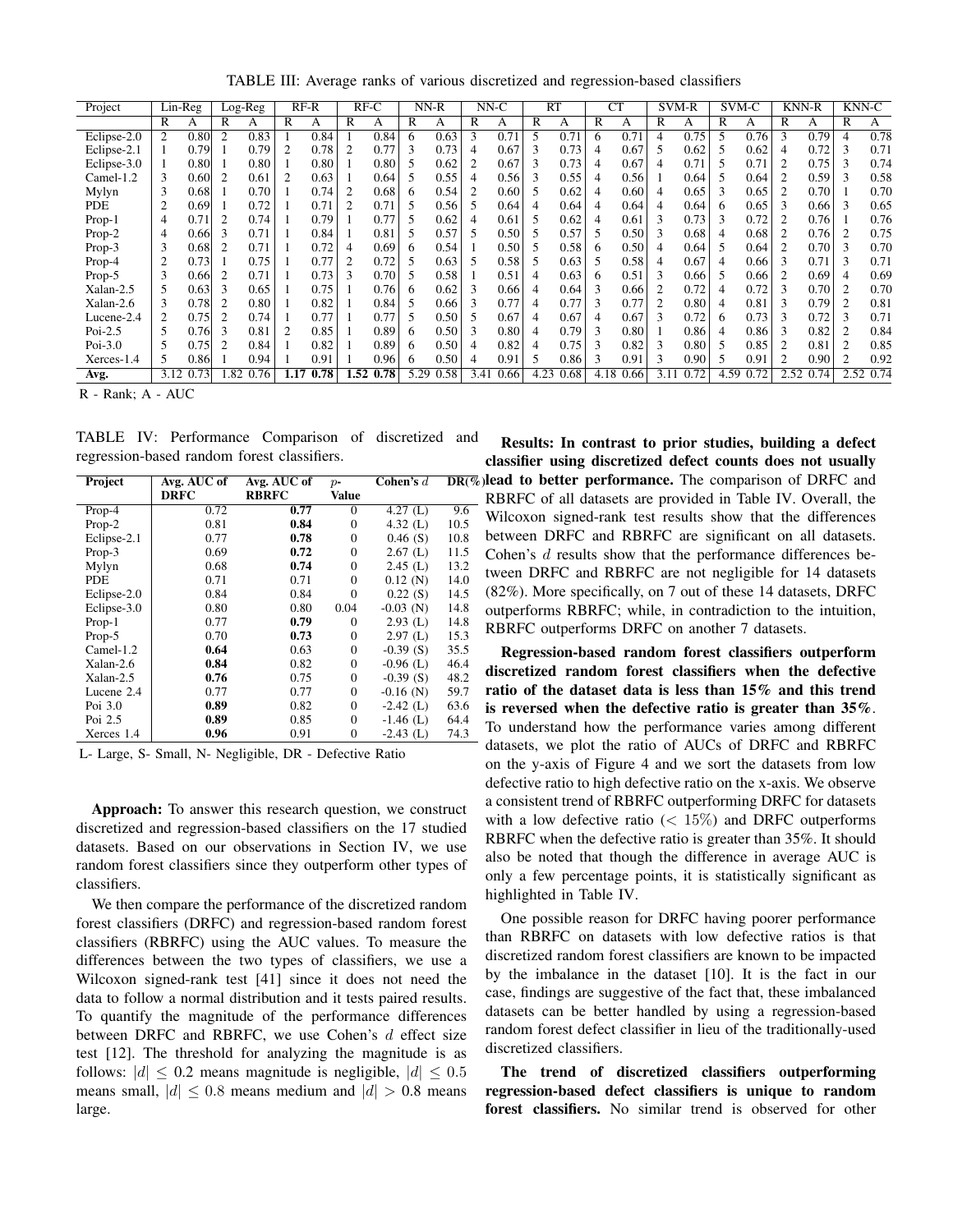

Fig. 4: Ratio of AUC of discretized/regression-based random forest classifiers across different datasets. The datasets are ordered based on their defective ratio from low to high.

types of classifiers (e.g., LogReg, LinReg, and KNN). When using other types of classifiers, the discretized classifiers either outperform or perform as good as the regression-based classifiers. For example, Figure 5 shows the ratio of AUCs between discretized and regression-based statistical classifiers. We observe that the medians of the ratios are all above the dashed line which indicates that discretized logistic classifiers always outperform or perform similar toh regression-based linear classifier. More detailed results are available in Table III.

In summary, the common intuition of building a classifier using discretized defect counts is not always correct. To achieve high performance, we advise the use of RBRFC instead of its discretized alternative on datasets with a low defective ratio (i.e., less than 15%) and the use of DRFC on datasets with a high defective ratio. For datasets with a defective ratio between 15% and 35%, we cannot provide suggestions on which classifier to use, since we do not have datasets in that range of defective ratio. To alleviate this problem, we revisit this point in Section VI where we simulate datasets with different defective ratios.  $\frac{8}{6}$   $\frac{8}{6}$   $\frac{8}{6}$   $\frac{8}{6}$   $\frac{8}{6}$   $\frac{8}{6}$   $\frac{8}{6}$   $\frac{8}{6}$   $\frac{8}{6}$   $\frac{8}{6}$   $\frac{8}{6}$   $\frac{8}{6}$   $\frac{8}{6}$   $\frac{8}{6}$   $\frac{8}{6}$   $\frac{8}{6}$   $\frac{8}{6}$   $\frac{8}{6}$   $\frac{8}{6}$   $\frac{8}{6}$   $\frac{8}{6}$   $\frac{8}{6}$ 

*In constrast to the common practice, building a defect classifier using discretized defect counts does not always lead to better performance. RBRFC outperform DRFC when the defective ratio of the dataset is low (*< 15%*) and the pattern reverses when the defective ratio is high (*> 35%*).*

 $\sqrt{2}$ 

✍

# *B. RQ2. Are discretized and regression-based classifiers influenced by the same set of features?*

Motivation: Prior studies use defect classifiers to understand the impact of various features (e.g., software metrics) on the likelihood of a module containing a defect [8], [23], [25]. Understanding the most influential features helps practitioners identify process improvement plans and act on them quickly so that the defects could be avoided in future version of a software



Fig. 5: Ratio of AUC of discretized/regression-based statistical defect classifiers across different datasets. The datasets are ordered based on their defective ratio from low to high.

defect classifiers using regression. In RQ1, we find that such an approach might lead to better performing classifiers than the traditionally used approach for building classifiers (i.e., discretized classifiers). Hence, in this RQ we wish to examine if these different approaches to build classifiers might produce conflicting information about the most influential features that impact the quality of a software module.

Approach: Similar to the previous research question, we focus on exploring this RQ with DRFC and RBRFC. However, we will provide insights about the other machine learning classifiers whenever appropriate. We follow the approach in Figure 1. We build DRFC and RBRFC on the 17 studied datasets as in RQ1. But instead of generating the AUC values of the classifiers, we generate the feature importance for each feature in each dataset to understand the importance of each feature in identifying the defect-proneness of modules. We use a permutation importance method for generating feature importance scores for both DRFC and RBRFC as outlined in section III. Once the feature importance scores are generated, we rank features using the Scott-Knott ESD test [39]. We then compare the feature importance ranks of DRFC and RBRFC.

To estimate the impact of DRFC and RBRFC on model interpretation, we compute the shifts in the ranks of the features that appear in the top three ranks for both the DRFC and RBRFC classifiers on each dataset. We define rank shift as the amount that a feature shifts its rank between the two classifier in relation to the total number of features in the dataset. Suppose  $DRFC(k) = \{var_1, var_2, ..., var_n\}$  and  $RBRFC(k) = \{var_1, var_2, ..., var_m\}$  are the features that appear at rank  $k$  of DRFC and RBRFC. Let PN be the number of features in the given dataset under consideration. We compute the  $Shifts(k)$  of a features on rank k between two classifier for a given dataset using the equation (1).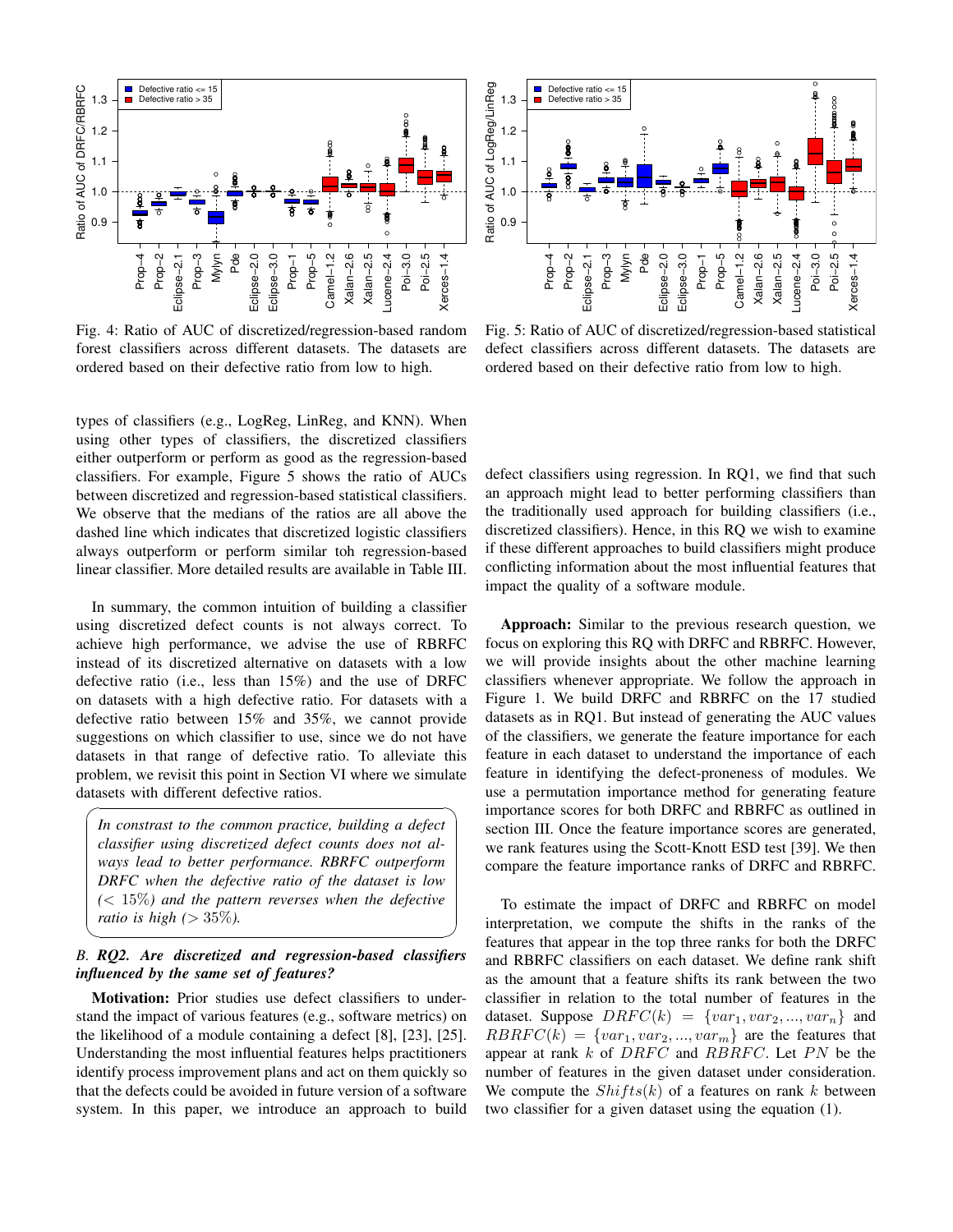| <b>Technique</b> | Rank   | <b>Average Shifts</b> | Variance |
|------------------|--------|-----------------------|----------|
|                  | Rank 1 | 0.04                  | 0.004    |
| Random forest    | Rank 2 | 0.07                  | 0.007    |
|                  | Rank 3 | 0.16                  | 0.03     |
|                  | Rank 1 | 0.11                  | 0.22     |
| Statistical      | Rank 2 | 0.07                  | 0.005    |
|                  | Rank 3 | 0.22                  | 0.039    |
|                  | Rank 1 | 0.01                  | 0.001    |
| KNN              | Rank 2 | 0.02                  | 0.002    |
|                  | Rank 3 | 0.07                  | 0.008    |

TABLE V: Rank shifts between discretized and regressionbased classifiers on various classifiers.

Rank shifts generated with default feature importance



Fig. 6: Rank shifts between DRFC and RBRFC in terms of permutation feature importance across the datasets ordered by defective ratio of the dataset. The mean values of rank shifts are marked with dashed lines.

$$
Shifts(k) = (\sum_{var \in DRFC(k)} |k - Rank_{RBRFC}(var)| + \sum_{var \in RBRFC(k)} |k - Rank_{DRFC}(var)|)/PN
$$
\n(1)

where  $Rank_{RBRFC}(var)$  denotes that rank of var from RBRFC and  $Rank_{DRFC}(var)$  denotes the rank of var from DRFC. For example, if the Rank 1 features in the RBRFC are  $RBRFC(1) = \{cbo, loc\}$  (i.e., Coupling Between Objects and Lines Of Code), Rank 1 features for  $DRFC$ is  $DRFC(1) = \{loc\}$  and  $DRFC(2) = \{cba\}$ , hence  $Rank_{DRFC}(cbo)$  is 2 and NP is 13 for the dataset under consideration, we then compute the  $Shifts(1)$  between both classifiers as  $1/13 = 0.076$ , since only the feature *cbo* has different ranks across both classifiers. We compute the feature importance shifts for all datasets in a similar fashion. These rank shifts capture the difference in the influential features across the two approaches for building classifiers.

Results: Rank 1 features do not vary significantly between the DRFC and RBRFC classifiers, however the influential features vary significantly at the lower ranks. Figure 6 shows the rank differences between he DRFC and RBRFC classifiers. The DRFC and RBRFC classifiers have exactly the same rank 1 features in 12 out of the 17 datasets

(80%). The features at rank 2 and 3 vary drastically since only 8 (47%) and 5 (29%) datasets have the same features at rank 2 and 3, respectively. In terms of rank shift, we observe that the shift between features in rank 1 (i.e., average shift is 0.04) is small and the feature importance varies slightly at rank 2 (i.e., average shift is 0.07). But from rank 3, the shifts start becoming drastic (i.e., 0.16). The dashed horizontal lines that represent the average shift in each rank between the features in Figure 6). We also performed a paired Wilcoxon signedrank test between the observed shifts and ideal no shift case in which each shifts value is 0 for all datasets. The results show that the shifts at rank 1 are not statistically significant  $(p$ -value  $> 0.05$ ) and shifts at rank 2 and 3 are significant.

We also investigate the rank shifts between discretized and regression-based classifiers for families other than random forest. We present the findings of statistical and KNN classifiers in Table V as they are the next best classifiers after random forests in terms of performance. We find that KNN classifiers exhibit a similar pattern as the random forest classifiers. The feature importance of Rank 1 features does not vary significantly, nevertheless the feature importances start to vary significantly from Rank 2. However, when using statistical classifiers the importance of features shift significantly even at Rank 1.

In summary, although the rank shifts of features appear to be family dependent, random forest has the most stable ranks for its features across both approaches for building defect classifiers. Nevertheless, we recommend that feature importance of the best performing classifier should be used instead of relying solely on the feature importance results that are produced by the discretized classifiers (since such classifiers might fail to accurately capture the studied datasets as observed in some case in RQ1).

*The importance of Rank1 features does not vary significantly between discretized and regression-based random forest classifiers. However, lower ranked features vary considerably between types of classifiers. Thus, we suggest practitioners to employ caution on the feature importance variation and use the classifiers with superior performance for model interpretation.*

 $\overline{a}$ 

✒

## VI. DISCUSSION

This discussion section is evaluated in the context of random forest based discretized and regression-based defect classifiers.

*A. How does the performance of discretized and regressionbased random forest classifiers vary across different defective ratio?*

In RQ1, we observe that the RBRFC outperforms DRFC on data with defective ratio larger than 35% and the observations reverses on the data with defective ratio less than 15%. However, we do not know how the performance of DRFC and RBRFC varies on the data with defective ratio between 15% and 35%. To fill this gap and better understand the relation between the defective ratio and the performance difference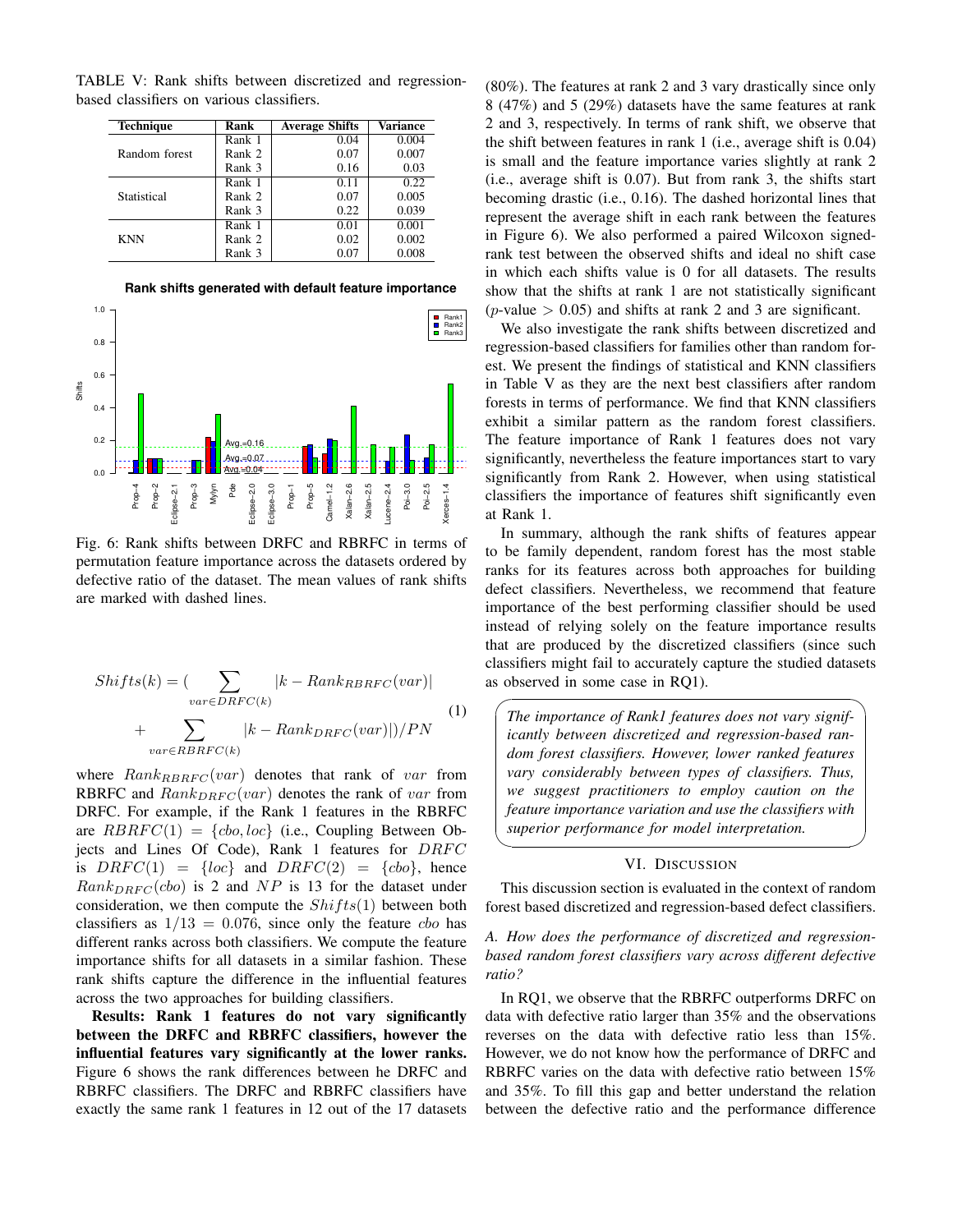**Prop-5 AUC change with increase in defective ratio**



Fig. 7: Boxplot of the ratio of AUC of DRFC/RBRFC on Prop-5.

TABLE VI: Correlation between defective ratio and ratio of AUC of DRFC/RBRFC.

| <b>Dataset</b> | <b>Correlation</b> | <b>Dataset</b> | Correlation |
|----------------|--------------------|----------------|-------------|
| Eclipse-2.0    | 0.90               | Eclipse-2.1    | 0.81        |
| Eclipse-3.0    | 0.84               | Camel-1.2      | 0.89        |
| Mylyn          | 0.79               | Pde            | 0.78        |
| $Prop-1$       | 0.90               | $Prop-2$       | 0.88        |
| Prop-3         | 0.92               | Prop-4         | 0.91        |
| Prop-5         | 0.95               | Xalan-2.5      | 0.39        |
| $X$ alan-2.6   | 0.86               | Lucene-2.4     | 0.51        |
| Poi- $2.5$     | 0.78               | $Poi-3.0$      | 0.56        |
| Xerces-1.4     | 0.54               |                |             |

between both approaches for building defect classifiers, we generate datasets with defective ratio ranging from 5% to 50% with 5% interval by re-sampling the studied datasets with replacement (i.e. while keeping the data size fixed). We do this by repeatedly and randomly sampling the datasets with replacement until the datasets have the required defective ratio for our simulation study. Once the datasets at all defective ratios are generated, we followed the experiment setup of RQ1 and analyzed the performance of the generated DRFC and RBRFC for various defective ratios.

We find that as a dataset's defective ratio increases the DRFC classifiers start to outperform the RBRFC classifiers. Table VI shows the spearman correlation  $(\rho)$  between the ratio of  $AUC of DRFC (dataset) / AUC of RBRFC (dataset)$  and the defective ratio of each dataset. For most datasets (94% – 16 out of 17 datasets ), there is indeed a positive and strong correlation (i.e.,  $> 0.5$ ) between the defective ratio and the ratio of the AUC in 16 out of 17 datasets.

For example, we show how the DRFC outperforms RBRFC as the defective ratio of the dataset increases using the "Prop-5" dataset in Figure 7. After the defective ratio crosses 40%, the DRFC outperforms the RBRFC. This study of variation in performance of AUC between DRFC and RBRFC reaffirms our findings in the RQ1 that RBRFC perform better for datasets with low defective ratio whereas the DRFC perform better as the defective ratio of the dataset increases.

Also, we find that the specific point where DRFC start outperforming RBRFC is dataset specific. But as a general rule

TABLE VII: Correlation between AUC and  $R^2$  for the RBRFC classifiers.

| <b>Dataset</b> | Corre-<br>lation | Avg.<br>$R^2$ | <b>Dataset</b> | Corre-<br>lation | Avg.<br>$\,R^2$ |
|----------------|------------------|---------------|----------------|------------------|-----------------|
| Eclipse-2.0    | 0.14             | 0.29          | Eclipse-2.1    | 0.33             | 0.19            |
| Eclipse-3.0    | 0.19             | 0.31          | $C$ amel-1.2   | 0.32             | 0.04            |
| Mylyn          | 0.28             | 0.05          | Pde            | 0.21             | 0.02            |
| Prop-1         | 0.08             | 0.05          | Prop-2         | 0.17             | 0.12            |
| Prop-3         | 0.21             | $-0.05$       | Prop-4         | 0.18             | 0.11            |
| Prop-5         | 0.21             | 0.10          | $Xalan-2.5$    | 0.41             | 0.16            |
| $X$ alan-2.6   | 0.45             | 0.34          | Lucene-2.4     | 0.13             | 0.33            |
| $Poi-2.5$      | 0.37             | 0.41          | $Poi-3.0$      | 0.11             | 0.32            |
| Xerces-1.4     | 0.07             | 0.44          |                |                  |                 |

of thumb, DRFC outperform RBRFC as the defective ratio in the dataset increases. Finally, for datasets with defective ratio between 15% and 35% we suggest practitioners to try both DRFC and RBRFC and use the classifier with superior performance.

# *B. Does the* R<sup>2</sup> *regression fit score impact the performance of regression-based classifiers?*

The  $R^2$  regression score explains the variability in the data that is captured by the regression model. Prior studies consider that a higher  $R^2$  is usually associated with better performance and more accurate model interpretation [28]. But as we are using the regression-based classifier for the purposes of classification (regression-based classifier), we find that this assumption no longer holds.

Low  $R^2$  scores for the regression model does not imply that a regression-based classifier will have a low AUC. There is no correlation between  $R^2$  and a classifier's predictive power (i.e., AUC). A low  $R^2$  score does not indicate poor classification performance. Table VII presents the values of  $R^2$ and the correlation between the AUC and  $R^2$  of the RBRFC classifier. Overall, the average AUC across all dataset is good (i.e., 0.78), while the average  $R^2$  is poor (i.e., 0.19). We find that in most of the datasets (88%), the correlation between AUC and  $R^2$  is considered weak (i.e., less than 0.4) [7]. Only two datasets (i.e., Prop-1 and Xerces-1.4), the correlation between AUC and  $R^2$  is considered as moderate [7]. For example, the RBRFC classifier achieves a high AUC 0.84 on Prop-2, while its  $R^2$  is only 0.12 and the correlation between the AUC and the  $R^2$  is 0.17.

# *C. Permutation feature importance vs. Default feature importance?*

In RQ2, we propose permutation feature importance as the method of choice for generating feature importance scores. However, researchers primarily use the default feature importance method that comes along with the implementation of their classifiers. We examine here whether our findings for RQ2 would hold when the default feature importance method is used. We use random forest classifiers for our investigation here. However, the observations hold for all the studied family of classifiers.

Figure 6 and 8 show the rank shifts between permutation and default feature importance methods. We observe that the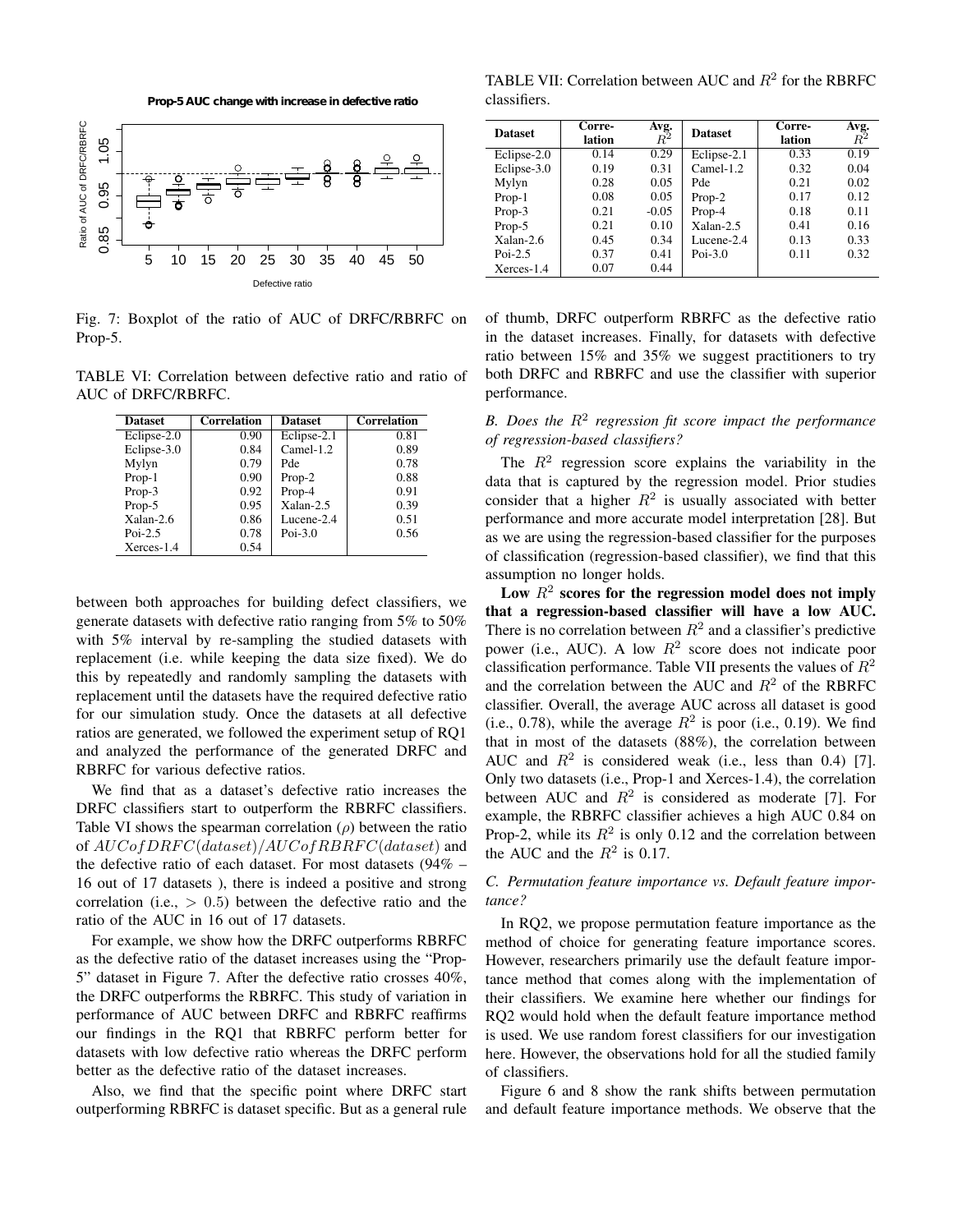Rank shifts generated with default feature importance



Fig. 8: Rank shifts between DRFC and RBRFC in terms of default feature importance across the datasets. The mean values of rank shifts are marked with dashed lines.

rank shifts of Rank 1 between DRFC and RBRFC are low (i.e., average shift is 0.11) with default feature importance. However, compared with the rank shifts from permutation feature importance as shown in Figure 6, the default feature importance has a higher average rank shift at rank 1. We also conduct the Wilcoxon signed-rank test and it suggests that the feature importances that are computed with default method vary significantly from rank 1. The findings that are observed from permutation and default feature importance methods are still hold from rank 2, although the findings are different at rank 1.

#### VII. THREATS TO VALIDITY

We discuss the threats to the validity of our study.

Construct Validity. Threats to construct validity relates to the suitability of our evaluation measures. We have used AUC to evaluate the performance of defect classifiers in our study. While we have explained our reasons for choosing this metric, other evaluation measures may lead different conclusions. For instance, we need to evaluate recall after reading 20% of the lines of code [19] but we present it as an avenue of future research. However, AUC is a well-known metric to evaluate classification models and also widely used in prior studies [21], [39]. We have also performed statistical tests and effect size tests to check if the performance differences between different classifiers are significant and substantial.

In this study, we did not optimize the parameters for the studied classifiers except Neural networks, and CART, as most studied classifiers do not get a significant performance boost with parameters optimization [38]. However, to reduce this threats, future studies should examine the impact of optimized parameters on our findings.

Internal Validity. Prior work shows that incorrect data influences the conclusions drawn from software defect classifiers and potentially biases the results [15]. Even though we tried to control the purity of datasets by imposing conditions on data collection, we cannot ensure that our datasets are correct. To reduce the internal validity, future studies should investigate the correctness of the data further.

External Validity. Threats to external validity relate to the generalizability of our results. In this study, we study 17 datasets and our results may not generalize to other datasets. However, the goal of this paper is not to show a result that generalizes to all datasets, but rather to show that there are datasets where regression-based classifiers would outperform the commonly used discretized classifiers. Nonetheless, additional replication studies may prove fruitful.

#### VIII. CONCLUSION

Defect classifiers support software quality assurance efforts in identifying defect-prone modules and allocating quality improvements resources in a timely and cost effective fashion. Traditionally, software defect classifiers are built by discretizing the continuous defect counts of modules into "defective" and "non-defective" classes. However discretization of continuous variables leads to a considerable loss of information. To avoid such information loss, we consider a regression-based classifiers which use the continuous defect counts as the target variable for identifying defect-prone modules.

In this study, we compare discretized and regression-based defect classifiers by applying six machine learning classifiers on 17 open datasets from Tera-PROMISE. We observe that in contrast to current practices in our field, building classifiers using discretized defect counts does not always lead to better performance. Hence future studies should explore both approaches for building classifiers – Given the simplicity of building both types of classifiers, we believe that our suggestion is a rather simple and low-cost suggestion to follow. Moreover, the most influential features vary between the different approaches to build classifiers. Hence future studies should examine the influential factors using the best performing classifier (i.e., discretized or regression-based) instead of simply using discretized classifiers.

#### IX. ACKNOWLEDGMENT

This study would not have been possible without the High Performance Computing (HPC) systems provided by the Compute Canada and Centre for Advanced Computing (CAC). The research was partially supported by JSPS KAKENHI Grant numbers 15H05306.

#### **REFERENCES**

- [1] The promise repository of empirical software engineering data, 2015. http://openscience.us/repo. North Carolina State University, Department of Computer Science.
- [2] D. G. Altman and P. Royston. The cost of dichotomising continuous variables. *Bmj*, 332(7549):1080, 2006.
- [3] A. Altmann, L. Toloşi, O. Sander, and T. Lengauer. Permutation importance: a corrected feature importance measure. *Bioinformatics*, 26(10):1340–1347, 2010.
- [4] Ö. F. Arar and K. Ayan. Software defect prediction using cost-sensitive neural network. *Applied Soft Computing*, 33:263–277, 2015.
- [5] P. C. Austin and L. J. Brunner. Inflation of the type I error rate when a continuous confounding variable is categorized in logistic regression analyses. *Statistics in medicine*, 23(7):1159–1178, 2004.